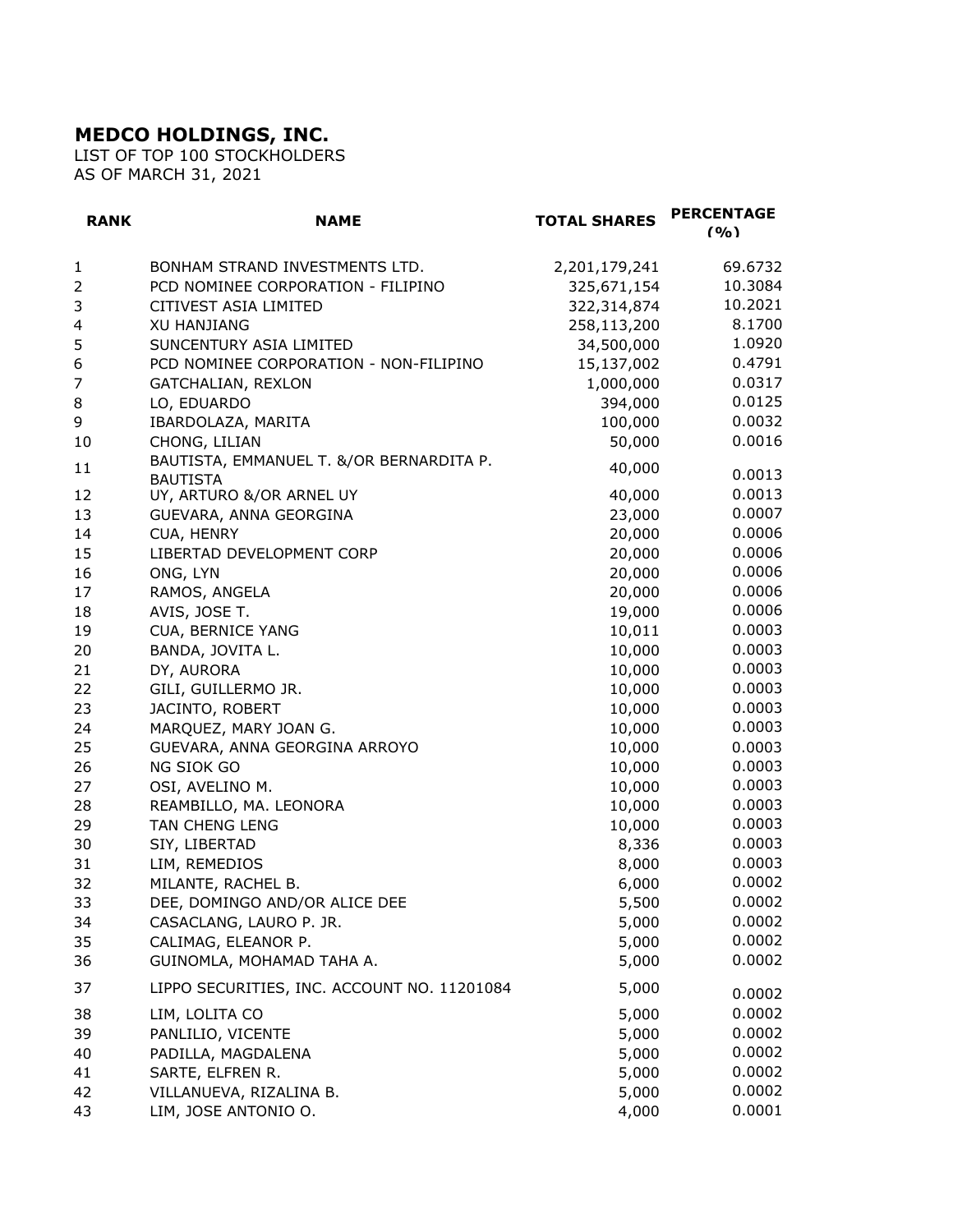## **MEDCO HOLDINGS, INC.**

LIST OF TOP 100 STOCKHOLDERS AS OF MARCH 31, 2021

| <b>RANK</b> | <b>NAME</b>           | <b>TOTAL SHARES</b> | <b>PERCENTAGE</b><br>(9/0) |
|-------------|-----------------------|---------------------|----------------------------|
| 44          | LIM, CYNTHIA O.       | 4,000               | 0.0001                     |
| 45          | LIM, ROBERTO CECILIO  | 4,000               | 0.0001                     |
| 46          | EGUILOS, MICHELLE C.  | 3,000               | 0.0001                     |
| 47          | SO, KAREN L.          | 3,000               | 0.0001                     |
| 48          | CUA, SANTIAGO JR.     | 2,500               | 0.0001                     |
| 49          | CUA, SEBASTIAN        | 2,500               | 0.0001                     |
| 50          | CUA, SONIA            | 2,500               | 0.0001                     |
| 51          | CUA, SUSAN            | 2,500               | 0.0001                     |
| 52          | BELLEZA, INES G.      | 2,000               | 0.0001                     |
| 53          | LEYSON, ANTONIO       | 2,000               | 0.0001                     |
| 54          | PACIFIC CEMENT CORP.  | 2,000               | 0.0001                     |
| 55          | DELA CRUZ, CRISANTO   | 1,500               | 0.0000                     |
| 56          | ABELLADA, ELAYDA      | 1,000               | 0.0000                     |
| 57          | ABELLADA, FLOR        | 1,000               | 0.0000                     |
| 58          | AU, YIU CHEUNG        | 1,000               | 0.0000                     |
| 59          | AU, WING CHEUNG       | 1,000               | 0.0000                     |
| 60          | AU-YEUNG, WING FAI    | 1,000               | 0.0000                     |
| 61          | AU, WOON HING         | 1,000               | 0.0000                     |
| 62          | AU, WAI HO            | 1,000               | 0.0000                     |
| 63          | AU, YEUNG CHAK NAM    | 1,000               | 0.0000                     |
| 64          | BRODY, EVELYN         | 1,000               | 0.0000                     |
| 65          | <b>BURGOS, SENEN</b>  | 1,000               | 0.0000                     |
| 66          | BACHTIAR, PRISCILLA   | 1,000               | 0.0000                     |
| 67          | CHUA, JERRY TEO       | 1,000               | 0.0000                     |
| 68          | CHUNG, LAN CHUN       | 1,000               | 0.0000                     |
| 69          | CHIU, CHI FAI         | 1,000               | 0.0000                     |
| 70          | CHEUNG, CHUN MING     | 1,000               | 0.0000                     |
| 71          | CARPIO, DIONISIO, JR. | 1,000               | 0.0000                     |
| 72          | CHEUNG, CHUN-WAI      | 1,000               | 0.0000                     |
| 73          | CHAN, YUK-SANG        | 1,000               | 0.0000                     |
| 74          | CHIN, KIN PONG        | 1,000               | 0.0000                     |
| 75          | CHONG, YUK MI         | 1,000               | 0.0000                     |
| 76          | CHOW, CHUN PONG       | 1,000               | 0.0000                     |
| 77          | CHUNG, WAI YEE        | 1,000               | 0.0000                     |
| 78          | CHOW, LAI PING        | 1,000               | 0.0000                     |
| 79          | CHAN, SIEW KHENG      | 1,000               | 0.0000                     |
| 80          | CHAN, TSUEN           | 1,000               | 0.0000                     |
| 81          | CHOI MOK WING         | 1,000               | 0.0000                     |
| 82          | CHAN, SAI NUNG        | 1,000               | 0.0000                     |
| 83          | CHAN, KWONG PAK       | 1,000               | 0.0000                     |
| 84          | CHAN, KWOK FAI        | 1,000               | 0.0000                     |
| 85          | CHAU, WAH SUN         | 1,000               | 0.0000                     |
| 86          | CHEANG, I KUAN        | 1,000               | 0.0000                     |
| 87          | CHAN, MI LING         | 1,000               | 0.0000                     |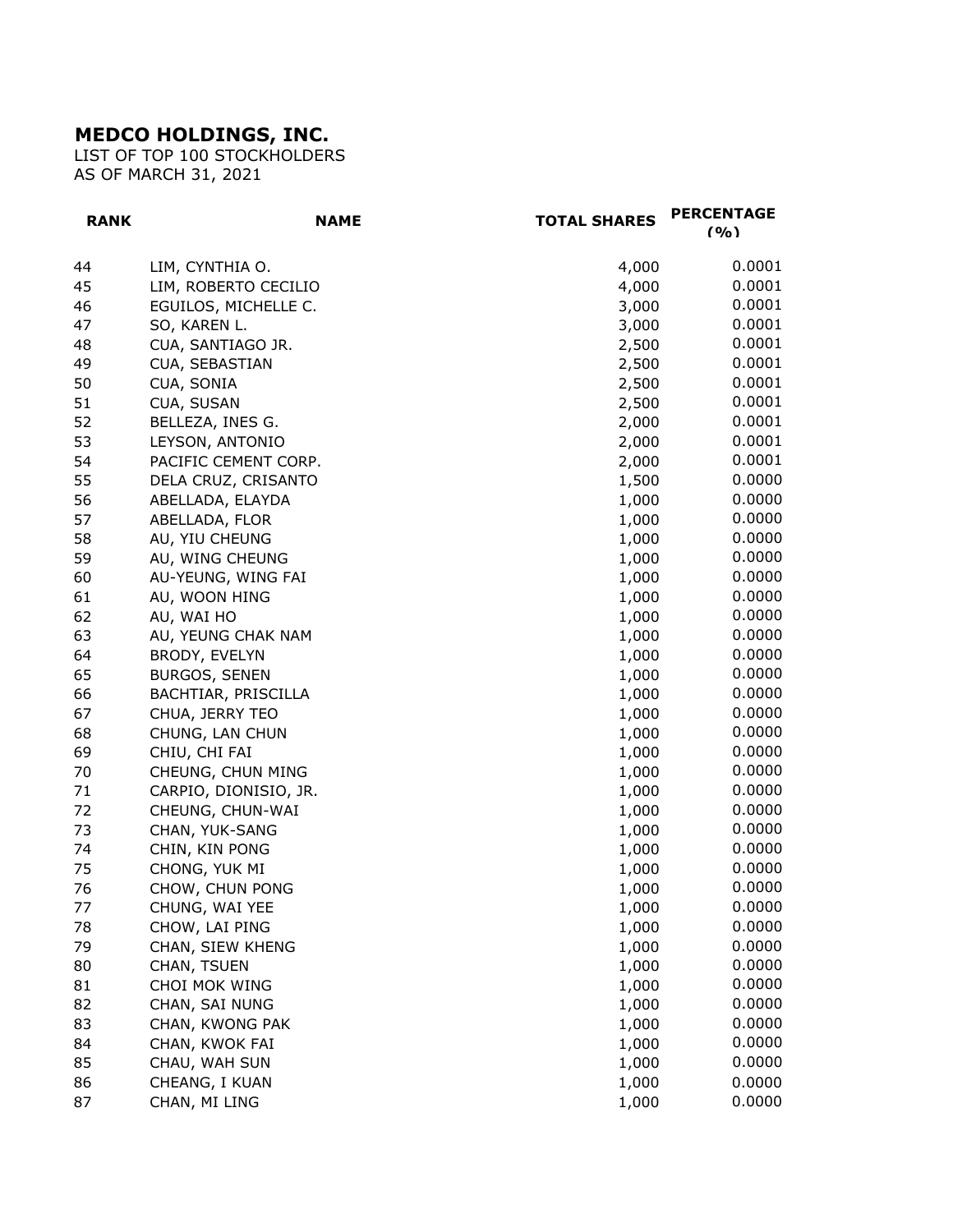## **MEDCO HOLDINGS, INC.**

LIST OF TOP 100 STOCKHOLDERS AS OF MARCH 31, 2021

| <b>RANK</b> | <b>NAME</b>             | <b>TOTAL SHARES</b> | <b>PERCENTAGE</b><br>(9/0) |
|-------------|-------------------------|---------------------|----------------------------|
| 88          | CHEUNG, MAN LAI         | 1,000               | 0.0000                     |
| 89          | CHEUNG, SUN WAN         | 1,000               | 0.0000                     |
| 90          | CHEUNG, PIK SHAN        | 1,000               | 0.0000                     |
| 91          | CHENG, PUI CHIU         | 1,000               | 0.0000                     |
| 92          | CHEUNG, WAI SHAN        | 1,000               | 0.0000                     |
| 93          | CHAN, WAI MOK           | 1,000               | 0.0000                     |
| 94          | CHEUNG, YIU WING        | 1,000               | 0.0000                     |
| 95          | CHUNG, PING WA          | 1,000               | 0.0000                     |
| 96          | CHAN, KIN MING          | 1,000               | 0.0000                     |
| 97          | CHU, YEE-LAP            | 1,000               | 0.0000                     |
| 98          | CHEUNG, CHUN-TAO        | 1,000               | 0.0000                     |
| 99          | CHAN, AY PING CHRISTINE | 1,000               | 0.0000                     |
| 100         | CHENG, HAU LAI          | 1,000               | 0.0000                     |

3,158,924,818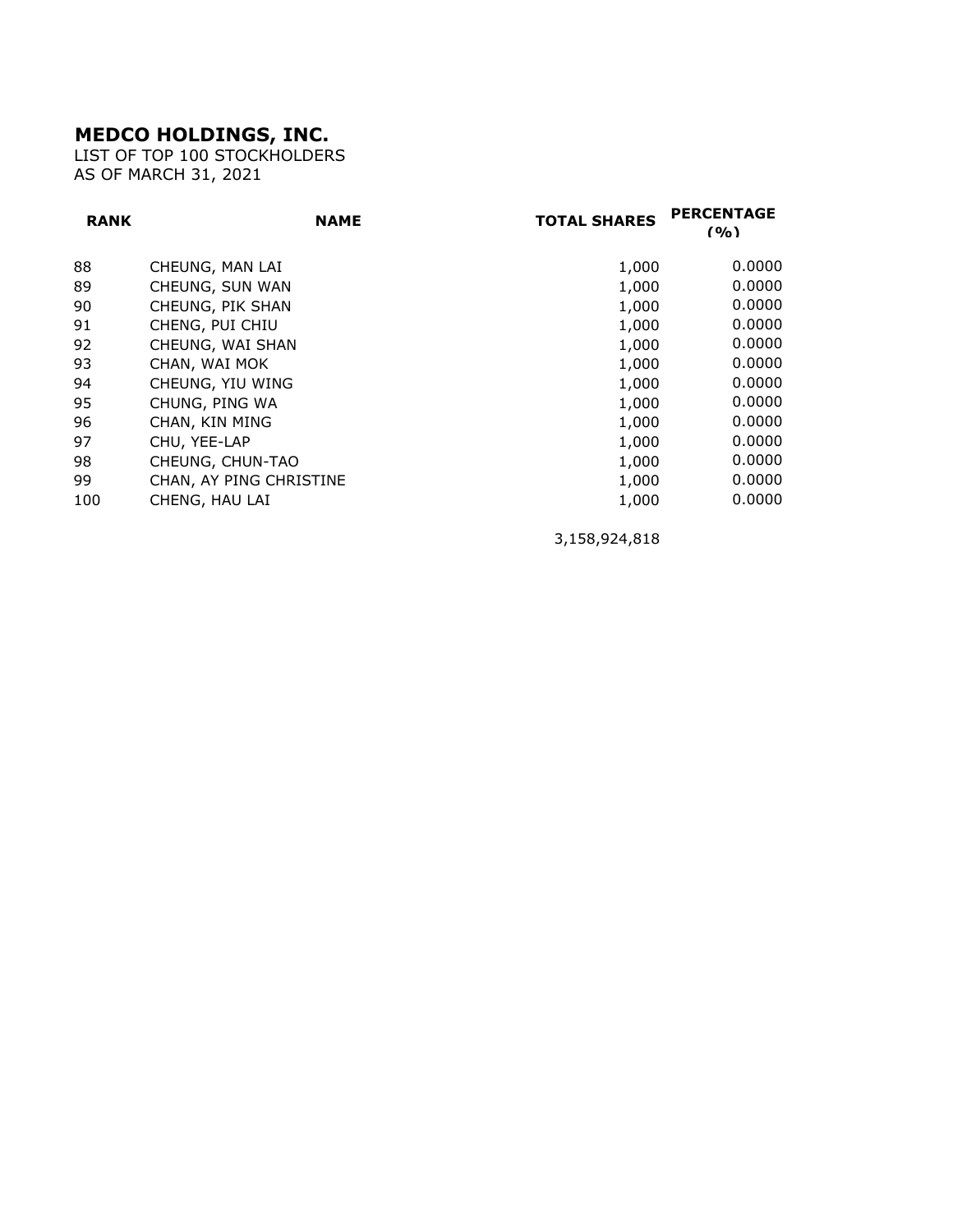## **OUTSTANDING BALANCES FOR A SPECIFIC COMPANY**

Company Code - MED000000000

| Business Date: March 31, 2021                    |                 |
|--------------------------------------------------|-----------------|
| <b>BPNAME</b>                                    | <b>HOLDINGS</b> |
| UPCC SECURITIES CORP.                            | 230,000         |
| A & A SECURITIES, INC.                           | 468,000         |
| ABACUS SECURITIES CORPORATION                    | 34,753,290      |
| PHILSTOCKS FINANCIAL INC                         | 5,768,416       |
| A. T. DE CASTRO SECURITIES CORP.                 | 514,000         |
| ALL ASIA SECURITIES MANAGEMENT CORP.             | 50,000          |
| <b>BA SECURITIES, INC.</b>                       | 941,000         |
| AP SECURITIES INCORPORATED                       | 7,767,000       |
| ANSALDO, GODINEZ & CO., INC.                     | 8,316,000       |
| AB CAPITAL SECURITIES, INC.                      | 4,001,000       |
| SB EQUITIES, INC.                                | 8,062,990       |
| ASIA PACIFIC CAPITAL EQUITIES & SECURITIES CORP. | 1,945,000       |
| ASIASEC EQUITIES, INC.                           | 600,000         |
| ASTRA SECURITIES CORPORATION                     | 20,000          |
| BELSON SECURITIES, INC.                          | 13,136,000      |
| BENJAMIN CO CA & CO., INC.                       | 304,000         |
| B. H. CHUA SECURITIES CORPORATION                | 2,000           |
| JAKA SECURITIES CORP.                            | 3,774           |
| <b>BPI SECURITIES CORPORATION</b>                | 14,167,583      |
| CAMPOS, LANUZA & COMPANY, INC.                   | 160,000         |
| SINCERE SECURITIES CORPORATION                   | 1,635,000       |
| TRITON SECURITIES CORP.                          | 10,723,000      |
| <b>IGC SECURITIES INC.</b>                       | 7,362,000       |
| DAVID GO SECURITIES CORP.                        | 3,531,000       |
| DIVERSIFIED SECURITIES, INC.                     | 1,160,000       |
| E. CHUA CHIACO SECURITIES, INC.                  | 1,033,000       |
| EASTERN SECURITIES DEVELOPMENT CORPORATION       | 538,000         |
| EQUITIWORLD SECURITIES, INC.                     | 675,000         |
| EVERGREEN STOCK BROKERAGE & SEC., INC.           | 10,009,000      |
| FIRST INTEGRATED CAPITAL SECURITIES, INC.        | 10,000          |
| F. YAP SECURITIES, INC.                          | 908,000         |
| AURORA SECURITIES, INC.                          | 636,000         |
| <b>GLOBALINKS SECURITIES &amp; STOCKS, INC.</b>  | 610,000         |
| GOLDSTAR SECURITIES, INC.                        | 90,000          |
| GUILD SECURITIES, INC.                           | 1,000,000       |
| HDI SECURITIES, INC.                             | 786,000         |
| H. E. BENNETT SECURITIES, INC.                   | 800,000         |
| I. ACKERMAN & CO., INC.                          | 60,000          |
| I. B. GIMENEZ SECURITIES, INC.                   | 70,000          |
| <b>INVESTORS SECURITIES, INC,</b>                | 1,029,000       |
| IMPERIAL, DE GUZMAN, ABALOS & CO., INC.          | 160,000         |
| INTRA-INVEST SECURITIES, INC.                    | 490,000         |
| ASIAN CAPITAL EQUITIES, INC.                     | 60,000          |
| J.M. BARCELON & CO., INC.                        | 100,000         |
| VALUE QUEST SECURITIES CORPORATION               | 1,500,000       |
| STRATEGIC EQUITIES CORP.                         | 37,000          |
| LARRGO SECURITIES CO., INC.                      | 50,000          |
| LIPPO SECURITIES, INC.                           | 10,890          |
| LUCKY SECURITIES, INC.                           | 450,000         |
| LUYS SECURITIES COMPANY, INC.                    | 272,000         |
| MANDARIN SECURITIES CORPORATION                  | 20,000          |
| COL Financial Group, Inc.                        | 54,413,312      |
| DA MARKET SECURITIES, INC.                       | 2,010,000       |
| MERCANTILE SECURITIES CORP.                      | 795,000         |
| MERIDIAN SECURITIES, INC.                        | 781,000         |
| MDR SECURITIES, INC.                             | 63,000          |
| MOUNT PEAK SECURITIES, INC.                      | 718,000         |
| NEW WORLD SECURITIES CO., INC.                   | 3,368,000       |
| OPTIMUM SECURITIES CORPORATION                   | 1,020,000       |